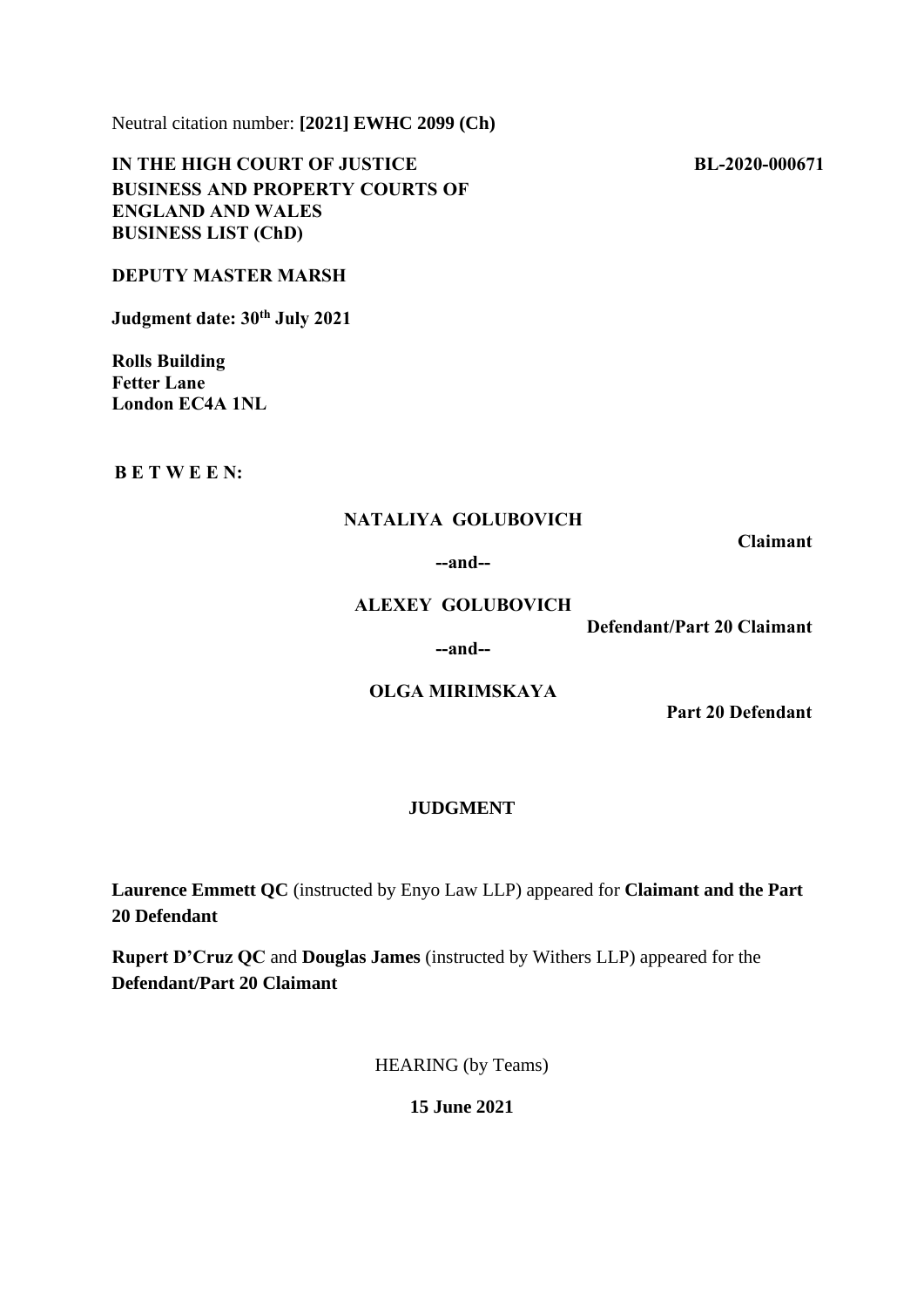# **Judgment:**

- 1. In this judgment I will, for convenience, refer to the parties using their given names. Alexey is the defendant and the Part 20 claimant. He was married to Olga who is the Part 20 defendant. They were divorced by a decree of a court in Moscow in 2012. Nataliya, their daughter, is the Claimant. She is aged 27 and lives in London at 28 Upper Mall, Hammersmith, London W6, and in Moscow. Both Alexey and Olga are resident in Moscow.
- 2. The claim concerns a substantial and valuable art and antiques collection focussed on Buddhist Art and Chinese Antiques which was acquired during the course of the marriage between Alexey and Olga and held at 28 Upper Mall when it was the family home in London. There is now a dispute about who owns the collection. Nataliya has brought this claim against her father seeking an order for delivery up of a significant proportion of the art and antiques. Alexey has defended the claim, counterclaimed against Nataliya and issued an additional claim against Olga. He obtained permission to serve the additional claim on Olga out of the jurisdiction in Russia by an order of Deputy Master Lloyd made on 21 July 2020. This judgment concerns Olga's application to set aside that order.
- 3. It is convenient to set out here, in brief form, the chronology of events from the date of issue of this claim that are relevant to Olga's application:
	- (1) Nataliya issued this claim against her father in London in April 2020. He has not disputed the jurisdiction of this court to try the claim. Her claim is founded upon a 'Deed of Gift' dated 30 September 2019 under which Olga assigned the collection of art and antiques to Nataliya.
	- (2) Alexey served a defence and counterclaim on 2 June 2020 and on the same date issued the additional claim against Olga. Alexey relies inter alia upon a 'Deed of Settlement' dated 27 September 2013 between him and Olga under which Olga transferred her interest in the art and antiques to him.
	- (3) On 21 July 2020 Deputy Master Lloyd made an order giving Alexey permission to serve the additional claim on Olga in Russia. The order was made at an *ex parte* hearing.
	- (4) The additional claim was deemed served on Olga on 30 July 2020.
	- (5) On 18 August Olga commenced proceedings in the Presnenskiy District Court of Moscow ("the Presnenskiy Proceedings") seeking a declaration that the 2013 Deed of Settlement between her and Alexey is a forgery.
	- (6) On 1 September 2020 Nataliya served a reply and defence to Alexey's counterclaim.
	- (7) On 28 September 2020 Alexey applied for an anti-suit injunction in London restraining Olga from pursuing the Presnenskiy Proceedings.
	- (8) On 23 October 2020 Olga filed an acknowledgement of service saying she intended to dispute the jurisdiction of this court.
	- (9) On 3 November 2020 Charles Morrison, sitting as a Deputy Judge of the High Court, dismissed Alexey's application for an anti-suit injunction.
	- (10) On 6 November 2020 Olga issued an application notice disputing the court's jurisdiction on the basis that Olga is not a necessary or proper party to the claim and/or that England is not the natural forum for the claim. The application also disputed the validity of service of the additional claim, but that point is no longer pursued.
	- (11) On 23 December 2020 the Presnenskiy District Court ruled that Olga did not sign the Deed of Settlement and therefore it is invalid.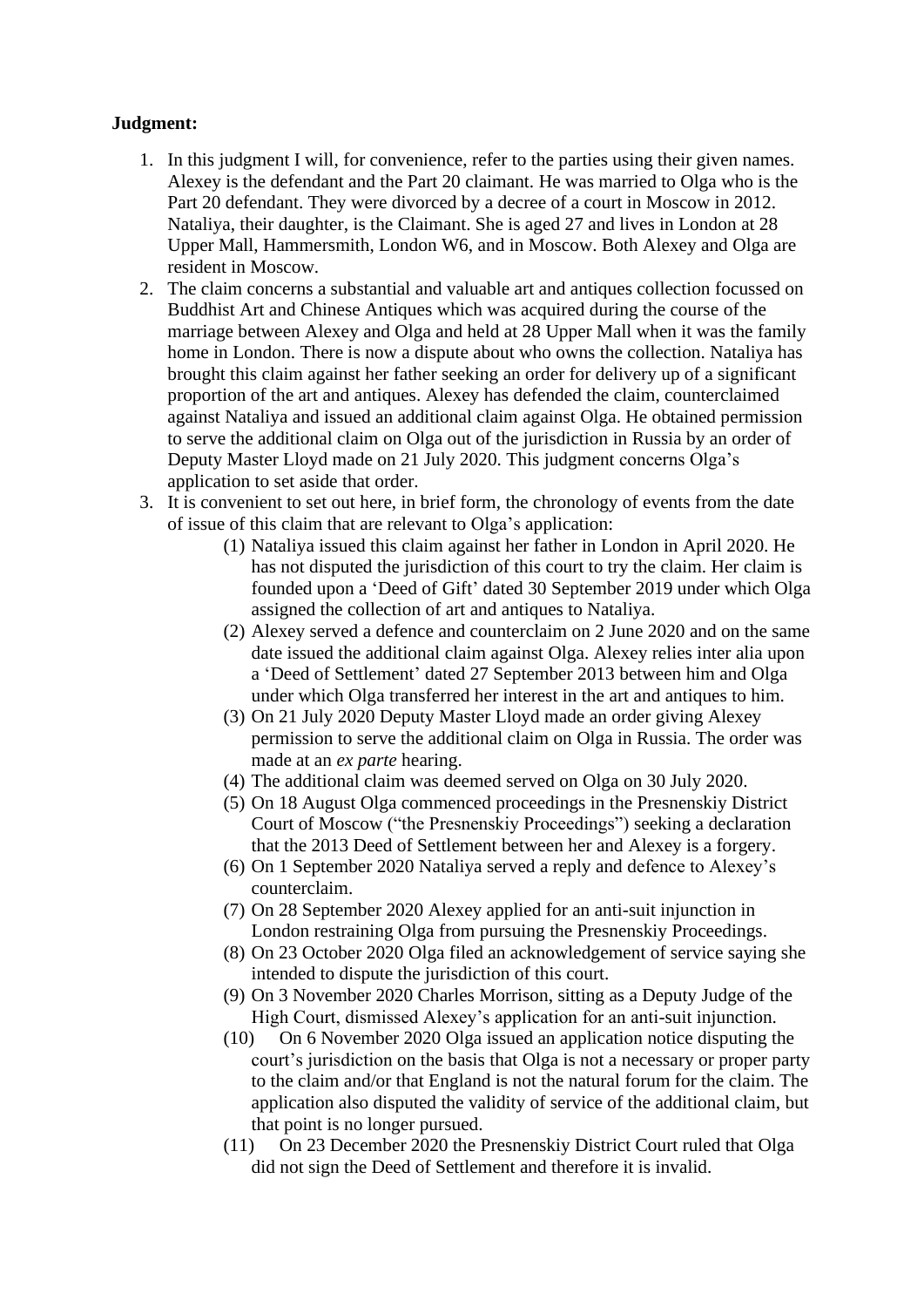- (12) On 30 April 2021 an appeal court in Moscow upheld the decision of the Presnenskiy District Court.
- (13) On the same date Alexey issued further proceedings against Olga in Russia alleging that money held in banks outside Russia are marital assets.
- (14) On 15 June 2021 Olga's application issued on 6 November 2020 was heard before me.
- 4. Olga relies upon events that post-date the hearing before Deputy Master Lloyd on 21 July 2020 as being relevant to the determination of her application:
	- (1) She says the judgment of the Deputy Judge on Alexey's application seeking an anti-suit injunction determined that England is not clearly or distinctly the most appropriate forum and it would be an abuse of the court's process for Alexey to contend otherwise on the hearing of Olga's application.
	- (2) She also relies upon the decisions of the Russian courts relating to the Deed of Settlement and the fact that Alexey has issued fresh proceedings against her in Russia.
- 5. There is no dispute between the parties that the core tests to be applied on an application for permission to serve out of the jurisdiction are those derived from the decision of the Privy Council in *Altimo Holdings v Kyrgyz Mobile Tel Ltd* [2011] UKPC 7 delivered by Lord Collins at [71]. For the English court to take jurisdiction and give permission to serve out in the circumstances of this case where Alexey relies on ground set out at paragraph 3.1(4) of Practice Direction 6B ("Gateway 4") it must be satisfied that:
	- (1) There is a serious issue to be tried on the merits applying the same test as the first limb of CPR rule 24.2;
	- (2) Alexey has made out a good arguable case that Olga is a necessary or proper party to the claim or the additional claim;
	- (3) England is clearly or distinctly the most appropriate forum for the trial of the claim and that in all the circumstances the court ought to exercise its jurisdiction to permit service out of the jurisdiction.
- 6. Mr Emmett who appeared for Olga submitted that where the court is faced with an issue of law on an application for permission to serve out of the jurisdiction, and the question of law goes to the existence of the jurisdiction, the court should decide it. The proposition is not in itself controversial. The notes at 6.37.14 (on page 376) of Civil Procedure 2021 discuss the point fully. It is worth recording, however, that the approach is not an absolute invariable rule. First, the facts upon which the issue of law is to be decided must be clear. Secondly, there are exceptions, in the same way as under CPR rule 24.2, where the point is particularly difficult. It is uncontroversial that the more doubtful the point of law, the more cautious the court should be about deciding the point for the purposes of a jurisdiction application.
- 7. Before proceeding to consider the relevant facts there are two points that can be dealt with at this stage. The first is what is the correct approach to considering the proper party test? The second is to what extent is the court entitled to have regard to events taking place after the original grant of permission to serve out of the jurisdiction? I will deal with them in turn.
- 8. As to the first point, the correct test can be found in judgment of the Privy Council delivered by Lord Collins in *Altimo Holdings* at [87] under the heading: "One investigation"/ "closely bound up":

"87. … the question whether D2 is a proper party is answered by asking: "Supposing both parties had been within the jurisdiction would they both have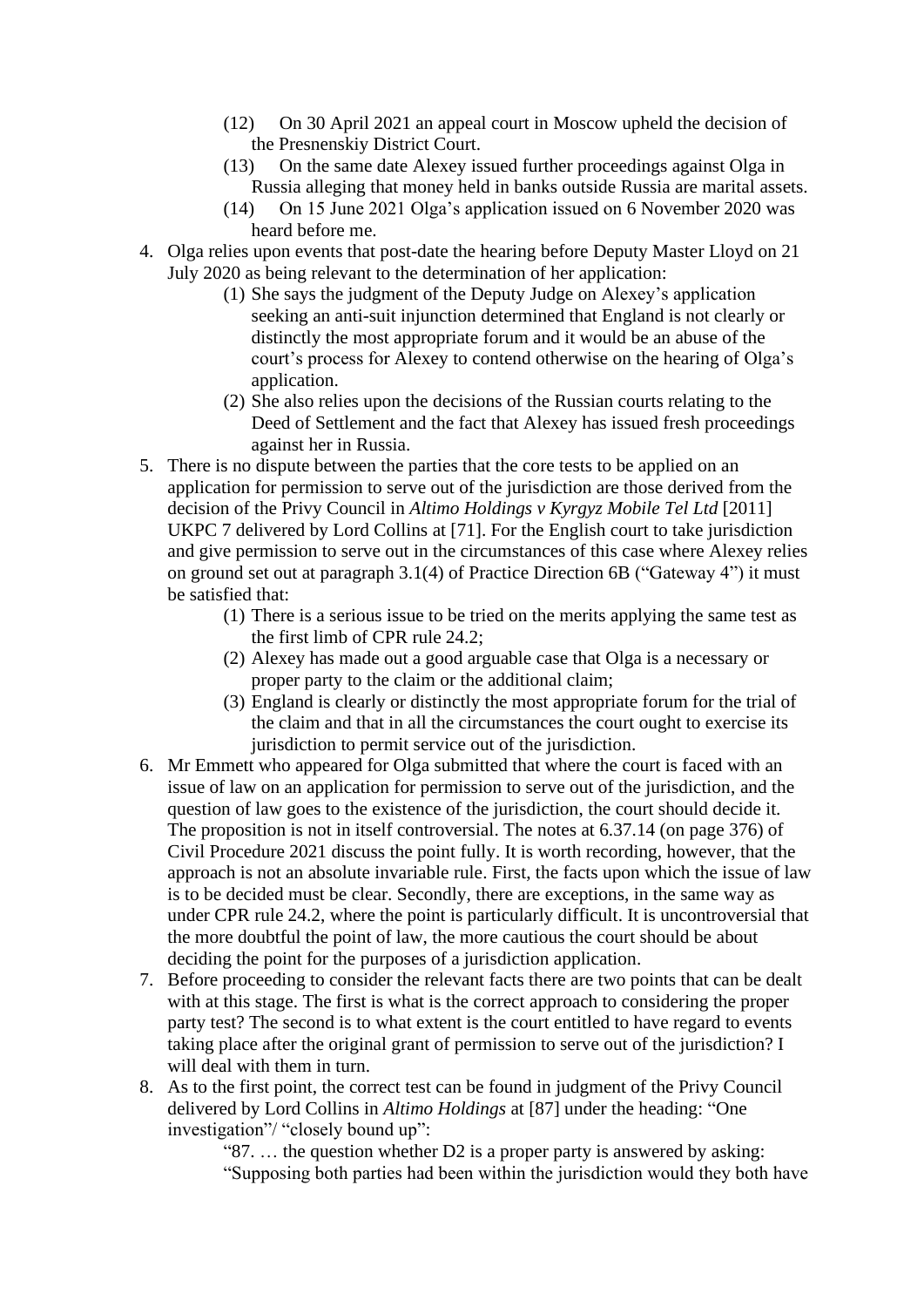been proper parties to the action?": *Massey v Heynes & Co* (1888) 21 QBD 330 at 338, per Lord Esher MR. D2 will be a proper party if the claims against D1 and D2 involve one investigation: *Massey v Heynes & Co* at 338, per Lindley LJ; applied in *Petroleo Brasiliero SA v Mellitus Shipping Inc (The Baltic Flame)* [2001] EWCA Civ 418, [2001] 1 Lloyd's Rep 203, at [33] and in *Carvill America Inc v Camperdown UK Ltd* [2005] EWCA Civ 645, [2005] 2 Lloyd's Rep 457, at [48], where Clarke LJ also used, or approved, in this connection the expressions "closely bound up" and "a common thread": at  $[46]$ ,  $[49]$ ."

- 9. The terms "necessary" and "proper" are not synonymous. A necessary party will always be a proper party but the reverse is not so. They are, however, alternatives and it suffices to consider whether Olga is a proper party, always bearing in mind that caution is needed when bringing a party into this jurisdiction.<sup>1</sup>
- 10. Mr D'Cruz, who appeared for Alexey submitted that if the court determines that it is proper for the additional claim to be tried in England, because it is closely bound up with the main claim and/or there is a common thread between the two claims, it is a short step to conclude that England is the appropriate forum. He relies upon dicta to that effect in *Credit Agricole Indosuez v Unicof* [2003] EWHC 2676 (Comm) at [19] where Cooke J said that to establish Gateway 4 "virtually concludes the question" of appropriate forum and went on to say:

"… "if proceedings are going on in this jurisdiction on the self-same or linked issues, this is clearly the most appropriate forum for those common and connected issues to be tried between all relevant parties."

- 11. I respectfully adopt those observations noting, however, that "virtually concludes" does not obviate the need for the issue of forum to be considered. A determination that the additional party is a proper party to either the main claim or the additional claim is likely to be very influential on the subject of forum, but it is not conclusive.
- 12. The second point concerns the nature of the hearing when an application is made to set aside an order granting permission to serve out of the jurisdiction. Here it suffices to refer to the short discussion at [91] in the judgment of Marcus Smith J in *Microsoft Mobile Oy v Sony Europe Ltd* [2017] EWHC 374 where he cites with approval a passage in Briggs Civil Jurisdiction and Judgments  $6<sup>th</sup>$  ed. at p460. An applicant who seeks to set aside an order giving permission to serve out of the jurisdiction is not subject to a burden that requires the applicant to establish that the order was wrongly made. On the contrary, the court will decide the issue afresh and it is for the party seeking permission to serve out of the jurisdiction to satisfy the court that the order was correctly granted, albeit the court might reach the same conclusion by a different route.
- 13. Whether taking the decision afresh is best described as a rehearing may be debatable because often there will not have been a hearing on the first occasion service out was considered. Furthermore, and more significantly, when the application to set aside the order is heard, the court is under some restraints about the evidence it should take into account. The court must consider whether permission should be granted in light of the circumstances that pertained when the order to serve out of the jurisdiction was made. The court may have regard to additional evidence, but only to the extent that the additional evidence sheds light upon considerations that were relevant at that time. This will not normally permit the court to have regard to later events. The principle derives from the judgment of Hoffmann J in *ISC Technologies Ltd v Guerin* [1992] 2

<sup>1</sup> Per Lloyd LJ in The Golden Mariner [1990] 2 Lloyd's Rep 215 at 222.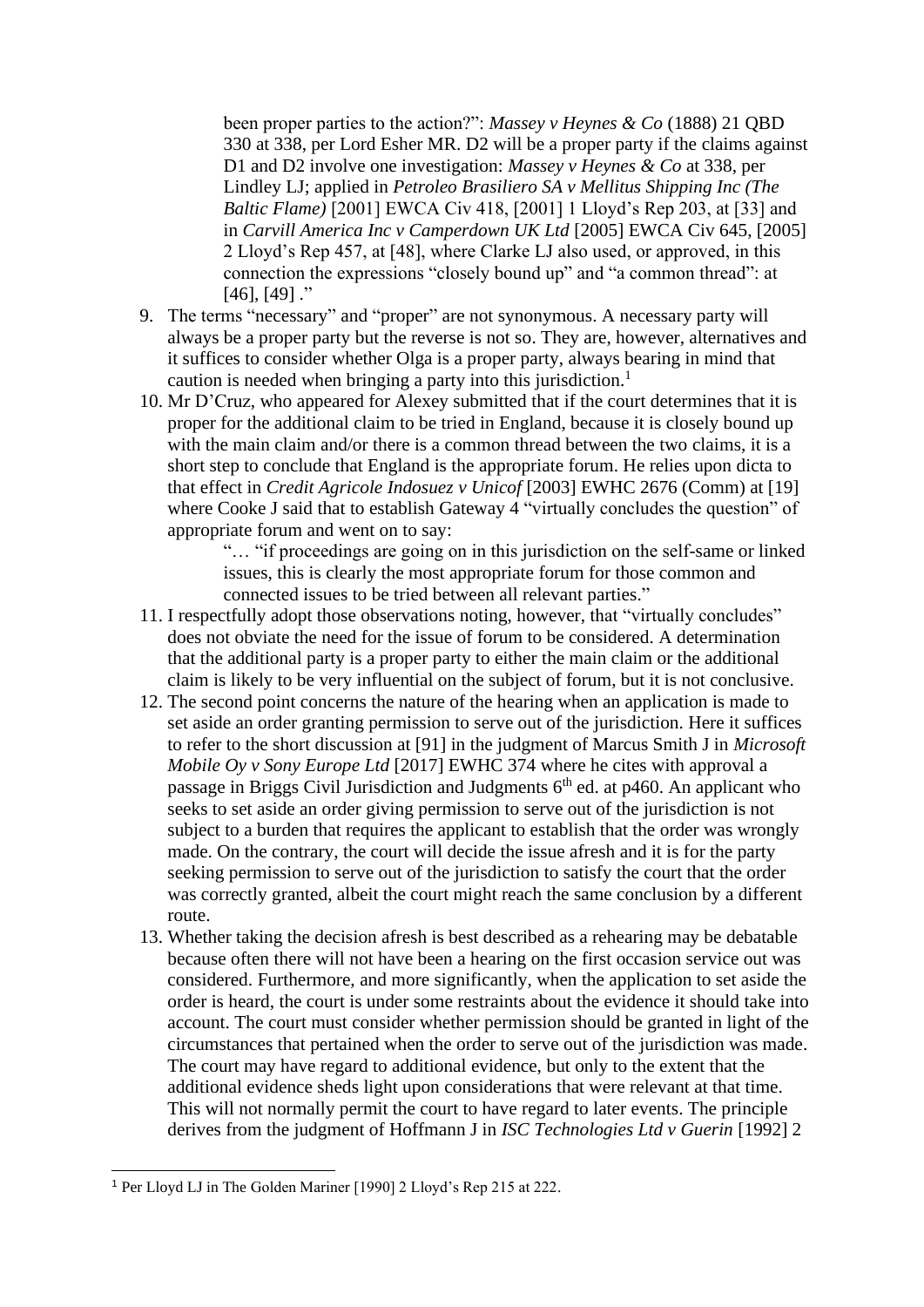Lloyd's Rep 430 at 434 col 2 and the judgment of Gloster LJ in *Erste Group Bank v JSC 'VMZ Red October'* [2015] EWCA Civ 379 at [45]. Recent examples of the principle being applied can be seen in *Microsoft Mobile Oy v Sony Europe Ltd* at [92] and the judgment of Morgan J in *Satfinance Investments v Phillbrick* [2020] EWHC 3527 (Ch) at [41]-[43].

- 14. It follows that it is not open to the court on hearing Olga's application to have regard to the Presnenskiy Proceedings she instituted in Moscow or to the proceedings instituted by Alexey more recently. The fact that Olga instituted the Presnenskiy Proceedings very shortly after she was served with the additional claim pursuant to Deputy Master Lloyd's order illustrates why the evidence to which the court should have regard on hearing Olga's application is curtailed. It would otherwise be open to a defendant who is served with unwelcome proceedings to take steps to undermine the order giving permission to serve out of the jurisdiction. The Presnenskiy Proceedings cannot be said to 'shed light' on the considerations that were present when the Deputy Master granted permission to serve out of the jurisdiction.
- 15. The position about the decision of the Deputy Judge on the application for anti-suit injunction application is different, not least because it was a step taken by Alexey. That difference is material although it is of limited impact. I do not accept that the decision of the Deputy High Court judge bears the analysis that Olga places upon it on the subject of *forum conveniens*, for reasons I will explain later in this judgment, but even if it does, it is not open to Olga to rely upon an issue estoppel or an abuse of process argument. It is appropriate, however, to have regard to the Deputy Judge's analysis of the issue of *forum conveniens* to the extent it may shed light upon that issue.
- 16. As is common in applications of this type the court has been provided with a substantial body of witness statements. Olga relies upon witness statements from Ms Mirimskaya (Olga), Mr Telyatnikov (a partner at Enyo Law LLP) and Ms Zhuravleva (a lawyer acting for Olga in Russia). Alexey relies upon witness statements of Ms Menshenina (a partner at Withers LLP) and Mr Korchuganov (a lawyer acting for Alexey in Russia).
- 17. I now turn to consider the main claim and the additional claim.

# **The Main Claim**

- 18. The main claim was preceded by two events that are material. First, in 2016 there was a dispute between Nataliya and Alexey about beneficial ownership of 28 Upper Mall which led to correspondence being exchanged, and secondly, in 2019 the Deed of Gift was executed.
- 19. The correspondence in 2016 is material because:

(1) On 5 April 2016 Alexey, in response to a letter from Nataliya, stated that the matrimonial assets he and Olga owned were divided by a series of orders and legal agreements following their divorce in 2009. He asserted that Olga had no interest in the chattels that are the subject of the current dispute. (2) On 9 June 2016 the "Deed of Settlement" was circulated to Olga's and Nataliya's advisers. No issue about it being invalid or Olga's signature on it being a forgery was raised at that stage has been placed before the court.

20. The Deed of Gift was made between Olga and Nataliya on 30 September 2019 with an English choice of law clause. The main claim is founded upon the Deed of Gift. Olga relies upon the breadth of its main operative clause as a basis for submitting that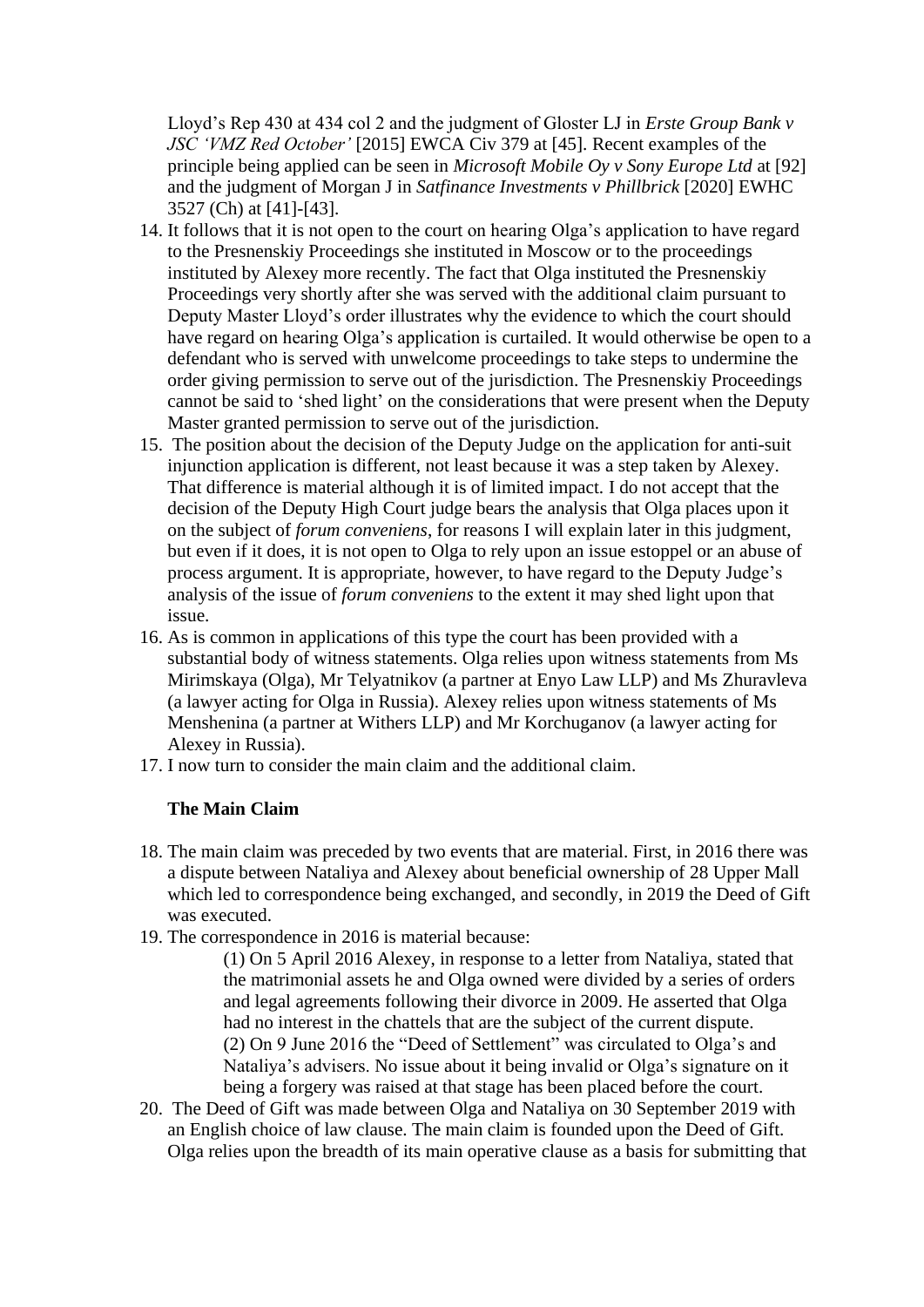there is no benefit in permitting Alexey to bring the additional claim against her in this jurisdiction. Clause 1 provides:

"In consideration of her natural love and affection [Olga] hereby gives assigns and transfers to [Nataliya] absolutely all her legal and beneficial interest in the Chattels together with all rights and causes of action in respect thereof."

- 21. The Chattels are defined as being a collection of chattels which are listed in the Schedule to the Deed and the Recitals assert that they were removed from 28 Upper Mall by Alexey on unknown dates between 2012 and 2015. The Schedule to the Deed of Gift sets a list of 358 items that are catalogued by reference to a Christie's valuation and a further 76 'Non-Christie's items' that are described and recorded in a catalogue of photographs.
- 22. The Deed of Gift was executed shortly before the main claim was issued and was clearly executed with the intention of enabling Nataliya to bring a claim against her father. Olga and Nataliya have appointed the same firm of solicitors to act for them. Mr Emmett who appeared for Olga accepted that they seek the same objective, namely that Olga wishes Nataliya to have the Chattels. It seems to me that the inference can readily be drawn that Olga and Nataliya are acting in concert in light of the letters written in 2016 and production in 2016 of the Deed of Settlement. That is not to say that Nataliya is merely a cipher for her mother, but for the purposes of Olga's application it is right to treat them as working together towards a common objective.
- 23. The principal elements of the main claim are:
	- (1) Nataliya is described as being a Russian citizen who divides her time between an address in the Odinstovo district in Moscow and 28 Upper Mall. Alexey is described as a Russian businessman who was formerly an executive with Yukos Oil Company and is resident in Moscow. Olga is described as a Russian businesswoman who resides in Moscow.
	- (2) Nataliya alleges that in the period between 1995 and 2016 Olga acquired with her own money a substantial art and antiques collection. The items that are said to have been acquired by Olga are defined for the purposes of the pleading as "the Collection" without specifying what items it comprises. The term is adopted in the defence and counterclaim and the additional claim. Nataliya's case is that 50% of the Collection was bought through Christie's, where Olga had her own account, and the remainder through other dealers, markets and shops. Nataliya alleges that at all times up to the Deed of Gift Olga was the legal and beneficial owner of the Collection.
	- (3) Nataliya alleges that between 2012 and 2016 Alexey removed a substantial part of the Collection from 28 Upper Mall. She describes the items he removed as "the Missing Items" comprising 273 items purchased from Christie's ("the Christie's Works") and 76 other items ("the Non-Christie's Works"). The pleading does not specify the items that are not missing.
	- (4) She says that on one occasion in November 2015 there was a substantial argument between her and Alexey about the removal of the Missing Items. This led to a dispute between them about the beneficial ownership of 28 Upper Mall in the course of which Alexey's solicitors provided the Deed of Settlement allegedly made between Alexey and Olga to Nataliya's solicitors.
	- (5) Nataliya sets out in detail the provisions of the Deed of Settlement and alleges that Olga's signature on it is a forgery. At paragraph 18 of the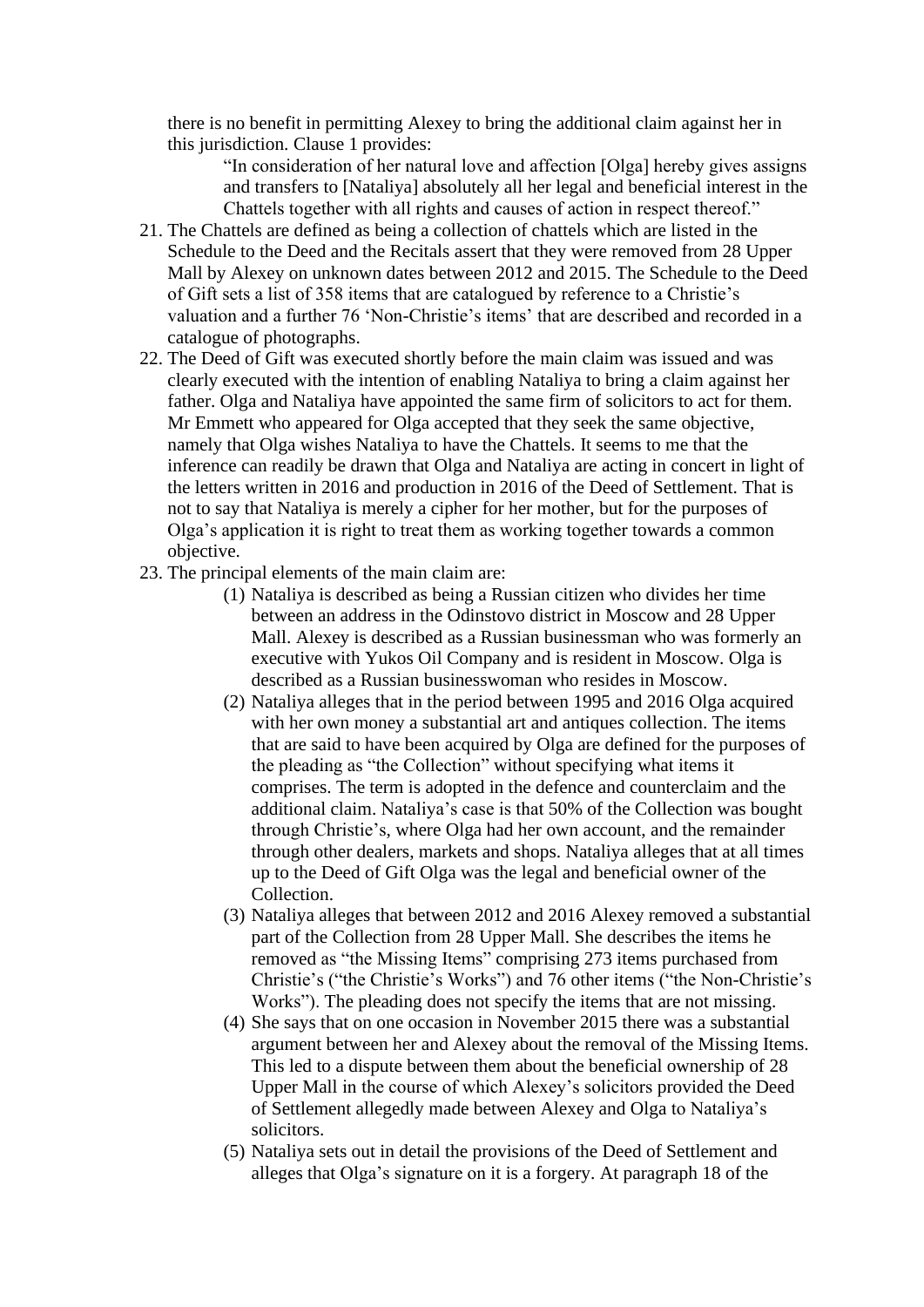particulars of claim Nataliya says: "Olga has confirmed that she did not sign it and that she had never seen it before or soon after its production on 9 June 2016." It appears that the dispute about the authenticity of the Deed of Settlement has only arisen relatively recently.

- (6) Relying upon the terms of the Deed of Gift Nataliya alleges that she is now the sole legal and beneficial owner of the Missing Items, namely the items she alleges that Alexey removed from 28 Upper Mall.
- (7) Nataliya made a demand for return of the Missing Items. She refers to letters from Alexey dated 22 November and 13 December 2019 in which he confirms that a significant proportion of the Christie's Works are in his possession and had been transferred to him under the Deed of Settlement.
- (8) Nataliya alleges that Alexey has unlawfully interfered with the Missing Items and refused to return them.
- (9) She seeks an order for delivery up and damages.
- 24. In his defence and counterclaim Alexey:
	- (1) Admits that Olga is a businesswoman who resides in Moscow but claims that he is the direct or indirect source of her wealth as a consequence of the transfer of ownership and/or control of most of his assets when Yukos and associated companies "came under investigation as part of a politically motivated campaign". He says the assets were transferred to Olga on the basis of a mutual understanding that she would hold them for their mutual benefit. He sets out the sources of family finances that were used to pay for family finances and Olga's expenses.
	- (2) He says the Collection was acquired by him and Olga jointly on the basis that it would be owned by them jointly as part of their family assets and he funded its purchase from sources he specifies.
	- (3) He relies on four grounds to say that at the date of the Deed of Gift the Collection, or a substantial part of it, belonged to him:
		- (i) The Collection belonged to him after Olga's transfer of her interest in it to him under the Deed of Settlement.
		- (ii) Alternatively, under Russian law the Collection and other items (including jewellery) belonged to him and Olga jointly.
		- (iii) Alternatively, the Collection belonged to Alexey and Olga jointly under a common intention constructive trust arising from their mutual understanding that family funds would be used to build up the Collection.
		- (iv) Alternatively, if the common intention is not found to exist, the Collection belonged to Alexey under a resulting trust on the basis that he provided funds for its purchase.
	- (4) Alexey says that the Deed of Settlement was made pursuant to Article 38(2) of the RF Civil Code and transferred artwork and antiques ("the Deed of Settlement Artwork") valued at approximately 170 million roubles comprising 281 Christie's items and 34 non-Christie's items to him and jewellery worth 426 million roubles to Olga. He says the Deed was not a forgery and at paragraph 16(2) sets out in detail the circumstances in which it was prepared and executed.
	- (5) Alexey's counterclaim records that he has issued the additional claim against Olga by which he seeks an order awarding him sole title to the Collection pursuant to powers contained in Articles 38 and 39 of the RF Family Code.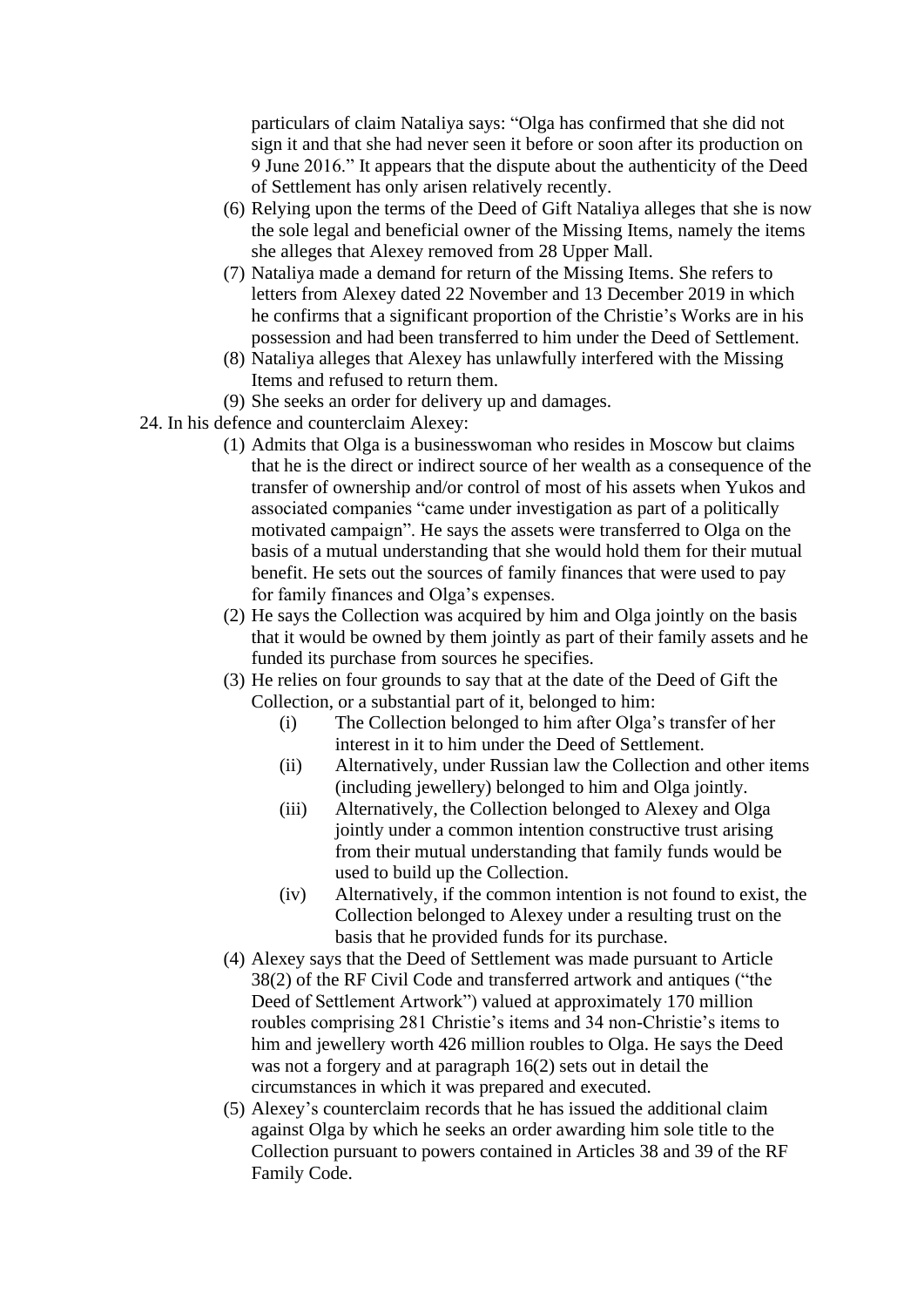- (6) He alleges that Nataliya has retained items from the Collection ("the Retained Items") and provides a list of those items that he is currently able to identify. He says an 'audit' is needed to determine the full extent of the Retained Items.
- (7) Alexey counterclaims for a declaration that the Deed of Settlement is valid, declarations concerning title to the Collection that are consequential upon the various ways in which his claim is put, an order for delivery up of the Retained Items and damages in the alternative.
- 25. Nataliya puts in issue between herself and her father the validity of the Deed of Settlement. Both it and the Deed of Gift are central to the main claim. The way in which paragraph 18 of the particulars of claim is pleaded make it inevitable, if it were not already inevitable, that Olga will have to give evidence in the main claim to support Nataliya's assertion that the Deed of Settlement is invalid. Furthermore, at the risk of stating the obvious, Nataliya can only bring the main claim because her mother has made that possible by the transfer of such rights as she may have to the Chattels in the Deed of Gift: but for the Deed of Gift the dispute would be solely between Alexey and Olga.
- 26. It will also be necessary as a result of the way in which the main claim is pleaded for the court to examine and make findings about the way in which the family finances between Alexey and Olga operated. The court will need to examine whether there was a transfer of funds in light of the Yukos investigation and how the family expenses were financed in order to establish whether the Collection was acquired using Alexey's or Olga's money, or joint funds.

## **The Additional Claim**

- 27. Unsurprisingly, the defence and counterclaim and the additional claim overlap. Alexey seeks declarations that Olga had no interest in the items that are identified in the Appendix to the Deed of Gift, or the majority of them, for the same reasons he relies upon in his defence and counterclaim. He also alleges that over the course of the marriage he and Olga acquired a valuable collection of jewellery and the 18 most valuable items were listed in the Deed of Settlement ("the Deed of Settlement Jewellery").
- 28. The principal relief he seeks is a declaration that the Deed of Settlement is valid and resulted in him becoming the sole owner of what he describes as the Deed of Settlement Artwork which formed part of the Collection and Olga becoming the sole owner of the Deed of Settlement Jewellery. This is the same issue that Nataliya has raised in the main claim.
- 29. In the same way as in the main claim, Alexey sets out his case that he was the source of funds that were used to acquire the Collection. Alexey also pleads in some detail the circumstances in which the Deed of Settlement was prepared and signed by Olga.
- 30. If the Deed of Settlement is not found to be valid, Alexey seeks:
	- (1) A declaration that he owns half the Collection and orders under the RF Family Code and RF Civil Code that he be awarded the other half of the Collection and invalidating the Deed of Gift.
	- (2) A declaration that he is 50% owner of the Collection under a constructive trust.
	- (3) A declaration that he is the owner of the entire Collection under a resulting trust.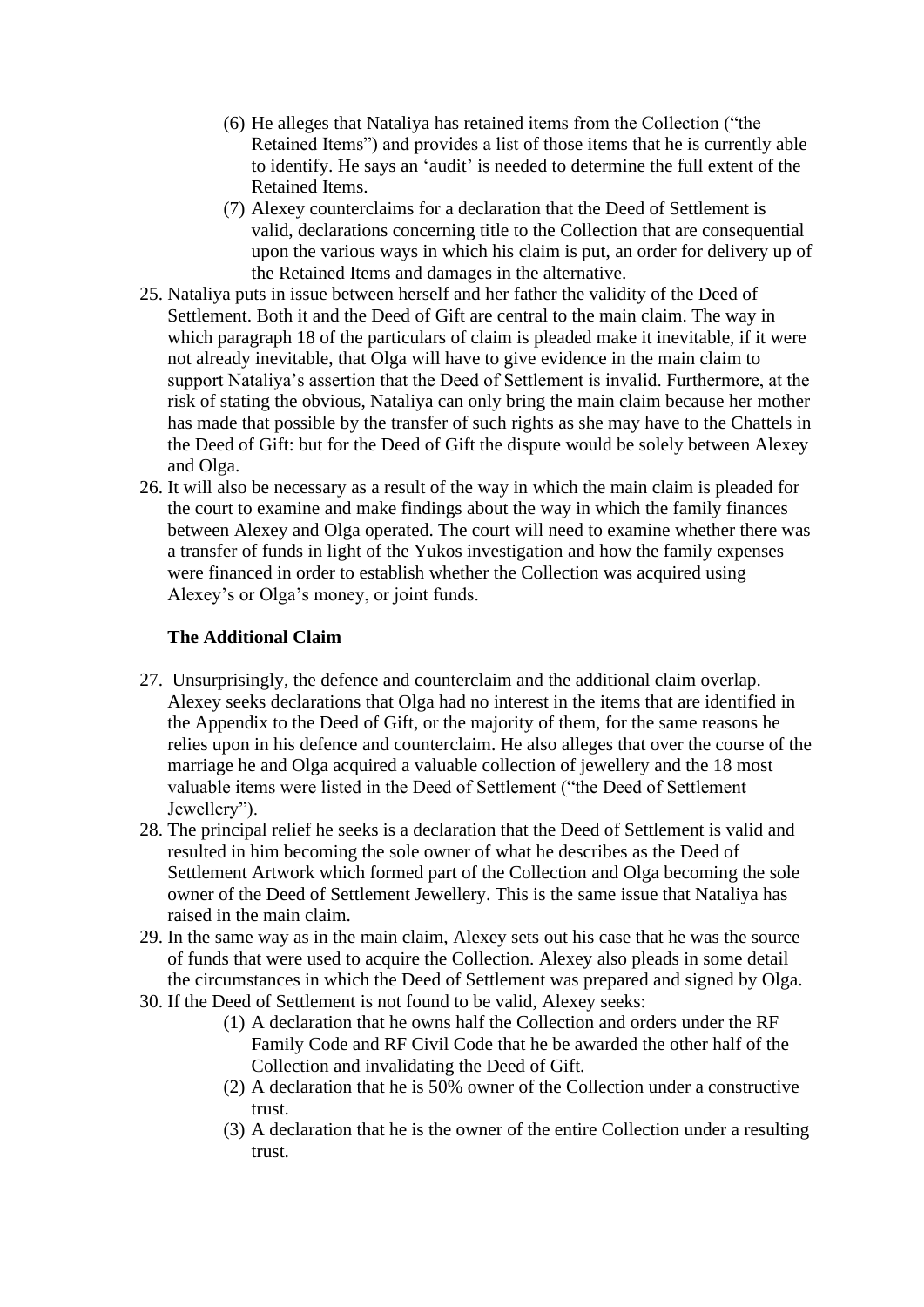- 31. The relief Alexey seeks against Olga in relation to the family jewellery, if the Deed of Settlement is not valid is:
	- (1) A declaration under the RF Family Code and the RF Civil Code that he is entitled to a portion of the jewellery that Olga has kept possession of.
	- (2) Alternatively, a declaration that he and Olga are equal beneficial owners of the jewellery pursuant to a constructive trust based upon similar factual and legal considerations as the claim related to the Collection.
	- (3) Alternatively, that he is sole beneficial owner of the jewellery under a resulting trust.
	- (4) An order for delivery up of the Deed of Settlement items and other items from the Collection that remain in Olga's hands.

## **The Definitions**

- 32. There is a surfeit of definitions in use by the parties relating to a large number of chattels. In some case they are defined by reference to specified items and sometimes they refer to a class of chattels that is not so specified. Before considering whether Deputy Master Lloyd's order should be set aside, it is worth recapping and seeing how far the definitions overlap.
- 33. Nataliya uses the term "the Collection" to describe the total body of artworks and antiques that were acquired by Olga (on Nataliya's case) between 1995 and 2016. The items that are comprised in that definition are not specified.
- 34. "Chattels" is the term used in the Deed of Gift to describe the items gifted by Olga to Nataliya. It overlaps with the "Missing Items", a term used in the particulars of claim to describe items that formed part of the Collection belonging to Olga, prior to the Deed of Gift, that were removed by Alexey from the house in Hammersmith: unhelpfully, the Missing Items are also referred to as the "Appendix A Items" and elsewhere as the "Schedule Artworks". The Deed of Gift was executed to enable Nataliya to bring the claim in respect of the Missing Items.
- 35. The "Retained Items" were comprised with the Collection and are the residue of the Collection disregarding the Missing Items. Alexey alleges that Nataliya holds the Retained Items and he seeks their return. He is only able to partly identify the items that have been retained and seeks an 'audit'.
- 36. The "Deed of Settlement Artwork" is part of the Collection and partially overlaps with the Missing Items, but not completely.
- 37. The Deed of Settlement Jewellery is listed in the Deed of Settlement.

### **The Issues**

- 38. Olga's application was originally listed to be heard in April 2021 and full skeletons were prepared and filed for that hearing which was adjourned. It is clear from Mr Emmett's April 2021 skeleton that the two issues for the court were whether Olga is a necessary or proper party to the claim or the additional claim and the issue of *forum conveniens*. The question whether there is a serious issue to be tried on the merits appears to have been assumed in favour of Alexey. In his supplemental skeleton the court is invited to consider the serious issue to be tried and the necessary or proper party issue together. He makes two principal submissions:
	- (1) The claim between Alexey and Olga relating to the Missing Items (otherwise the Chattels) is unnecessary and serves no useful purpose.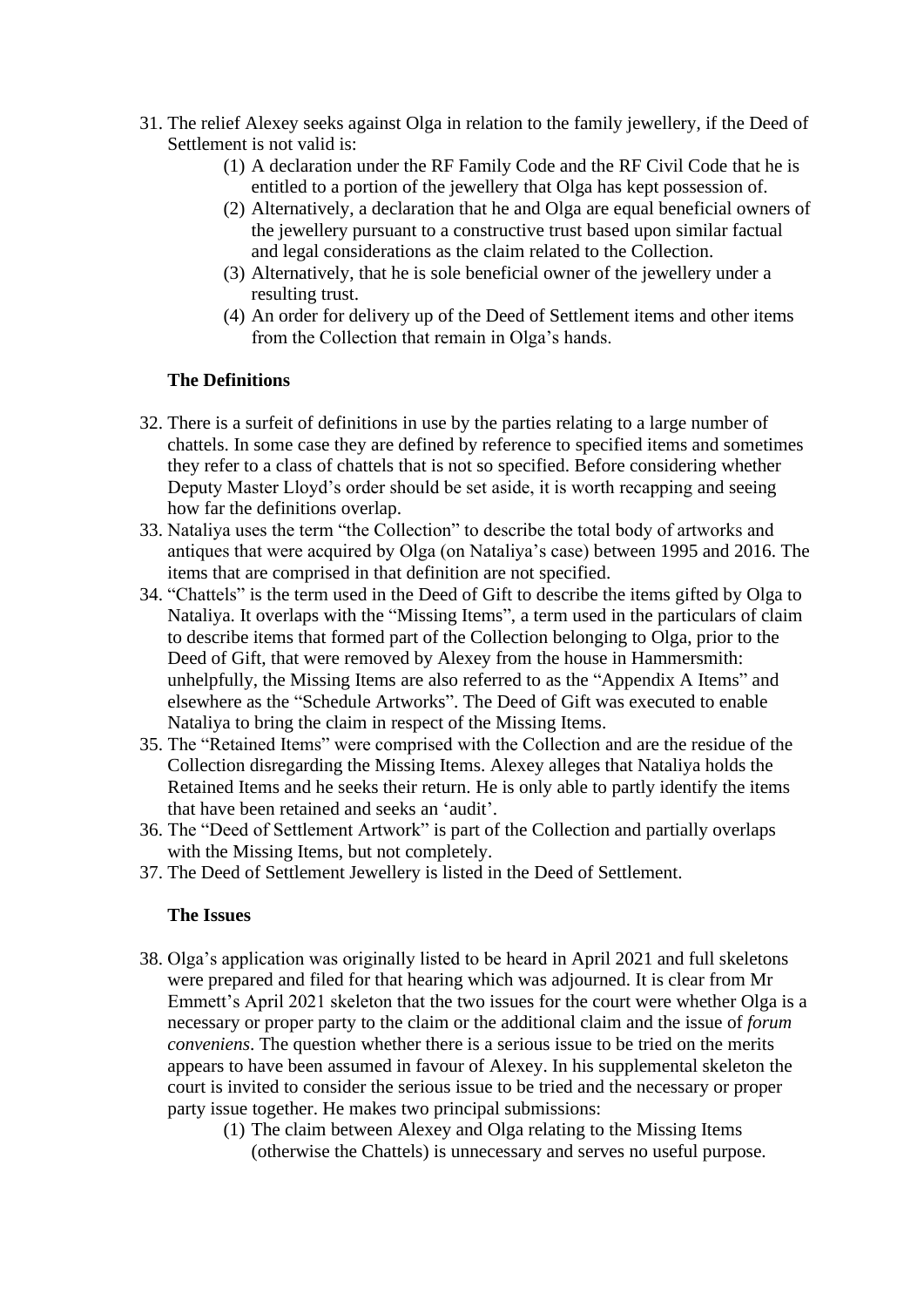(2) The elements of the additional claim that are wider than the main claim relating to items other than the Missing Items is "hopelessly vague".

#### **Serious issue to be tried/necessary or proper party**

- 39. I will adopt the same approach as the parties and take these two issues together.
- 40. Mr Emmett submits that Olga has divested herself of any interest in the Missing Items/Chattels and she has no interest in a dispute between Alexey and Nataliya about those items. The Deed of Gift recites that Olga is the legal and beneficial owner of the Chattels and does not expressly contemplate the possibility that she is a joint owner with Alexey. Mr Emmett submits that the terms of clause 1 are wide enough to transfer a partial interest in the Chattels so that whatever Olga's interest in the Chattels may have been, legal or equitable, whole or partial, it became vested in Nataliya. If at the time she executed the Deed of Gift she had no interest in the chattels there would be no issue between her and Alexey. The Deed of Gift in that circumstance would have no effect at all.
- 41. Recital C records an agreement made between Alexey and Olga made in 2008 that legal ownership of 28 Upper Mall would be transferred to Alexey on condition that the property and all of its contents would belong to Nataliya once she started a family. Recital D records that Nataliya became the legal owner of 28 Upper Mall in 2017. She became a mother before the Deed of Gift was executed. It is notable that Recital C does not precisely match Nataliya's case in the main claim that Olga was the sole owner of the Chattels. At least it is not clear that the agreement in 2008 is based upon that premise. It would not have been necessary for Alexey and Olga to have agreed in 2008 that the contents of 28 Upper Mall "would belong to" Nataliya if Olga was the sole owner of the Chattels (albeit there may not be a precise overlap between the Chattels and contents of the property) at that time.
- 42. I accept the general principle that if a legal issue is presented to the court upon considering an application for permission to serve out of the jurisdiction the court may determine it. In this case the terms of the Deed of Gift are uncomplicated and clause 1 is drafted in wide terms. Despite some uncertainty about the stated premise upon which the Deed of Gift is based, clause 1 must have intended to gift all of Olga's legal and beneficial title to the Chattels, whatever it may have been, so that Olga divested herself of her entire interest upon execution of the deed.
- 43. This conclusion does not lead, however, to the conclusion that Olga is not a proper party to the claim and additional claim. Nataliya's claim involves a chain of title. It will be necessary to establish what title Nataliya received. Olga should be a party to that claim. If that were not so, she would not be bound by the determination made by the court about items that once belonged to her. Furthermore, it is a central part of Nataliya's case that the Deed of Settlement is invalid. Clearly she feels that is an issue the court needs to determine and naturally it is taken up in the counterclaim and the additional claim. It would be odd indeed if the court on determining the main claim were to conclude that the Deed of Settlement is valid, or invalid, but for Olga, who inevitably will be a witness in relation to that issue, not to be bound by the determination.
- 44. A number of further submissions are made including issues as to limitation:
	- (1) Alexey seeks an order for specific performance of the Deed of Settlement and Olga says the claim is barred by the doctrine of laches.
	- (2) In relation to Alexey's claim for an order for delivery up of the Remaining Items under section 3(2) of the Torts (Interference with goods) Act 1977,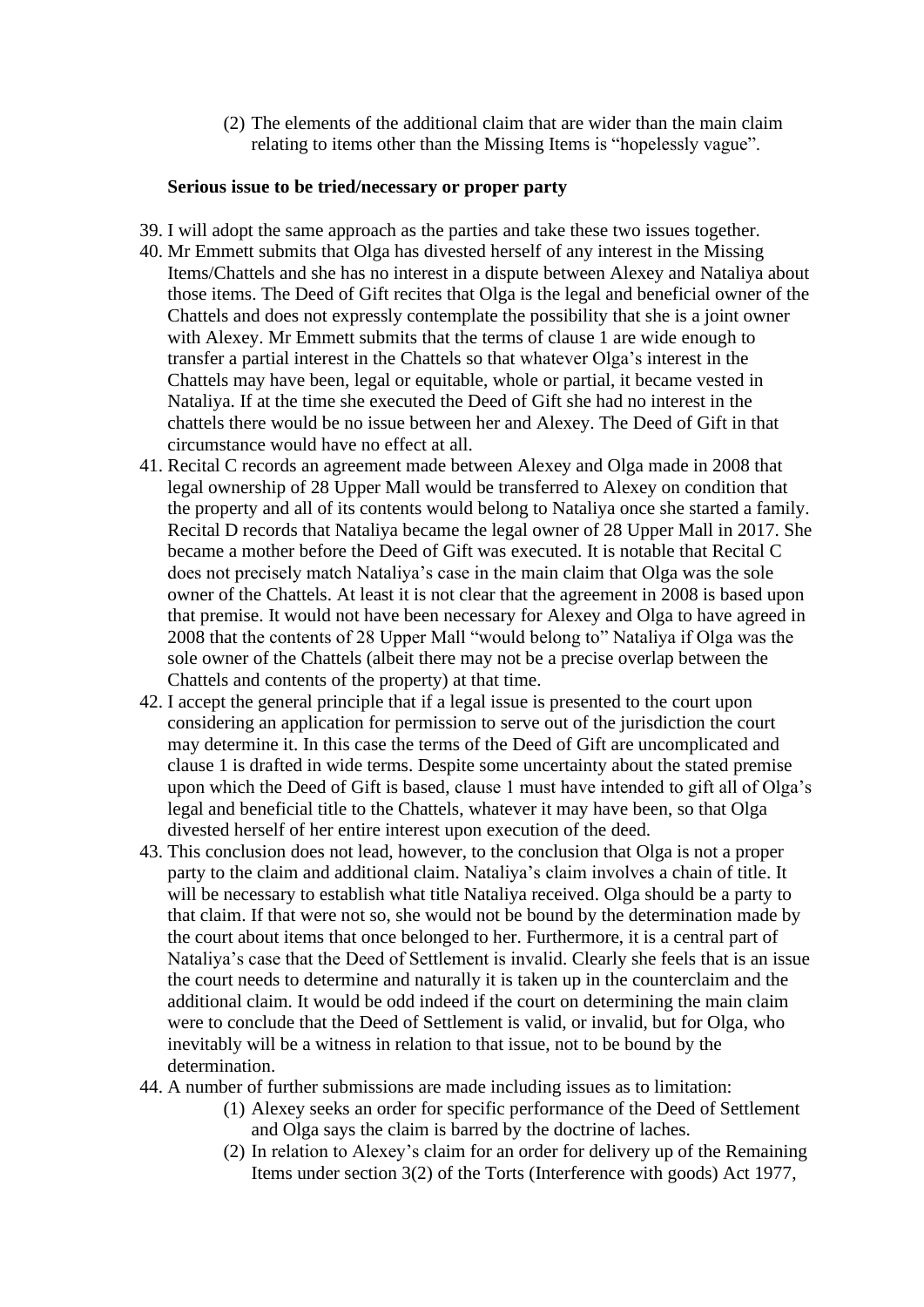alternatively damages, it is said that the first alleged conversion took place more than six years before the additional claim was issued.

- 45. Both of these issues will require a full investigation into the facts and the law to be determined. Neither would entitle the court to conclude that the additional claim has no real prospect of success.
- 46. Olga makes a number of further submissions about Alexey's additional claim and I accept that the claim descends into further alternatives, there are some elements that are less compelling than others. It is not necessary, however, for Alexey to show that every element of the additional claim has a real prospect of success. I am satisfied that overall he is able to show that it has a real prospect of success.
- 47. It seems to me that the proper party test is relatively easy for Alexey to establish. Nataliya is only able to bring the main claim because her mother entered into the Deed of Gift. In determining the main claim the court will have to decide, amongst other issues, on Nataliya's case:
	- (1) Upon what basis the Collection was made? Who paid for the items as between Alexey and Olga and was there a common understanding between them about ownership, legal and beneficial?
	- (2) What did the Collection comprise and to what extent did it overlap with the Chattels/Missing items? To the extent that there is not a complete overlap who is the owner of the remaining items as between Alexey and Olga, or do they own the items jointly?
	- (3) Is the Deed of Settlement a valid document and, if so, what are its effects?
- 48. The additional claim covers much the same territory as the main claim as well as further issues in dispute between Alexey and Olga. All the disputes concern either that part of the Collection that was dealt with in the Deed of Settlement or the jewellery. It is obvious that there is a common thread between the main claim and the additional claim. The claims are between members of the same family and Nataliya is only a party because Olga has made that possible by executing the Deed of Gift. Whilst it may be convenient for Olga to say that there is no purpose served by her being a party to the additional claim, this overlooks the desirability of her being a party in order that she can be bound by the determinations made by the court.
- 49. I do not accept that no purpose will be served by the grant of the declaratory relief that is sought. It is of course a matter of discretion of the trial judge to decide what declaratory relief should be granted but it would be wrong for this court to reach any conclusions on that point at this stage. The trial judge will form a view after having heard all the evidence and in light of the determinations of fact and law that are to be made.
- 50. I turn to consider the elements of the additional claim that are said to be hopelessly vague.
- 51. Alexey makes two claims that relate to chattels that are not included in the definition of Chattels in the Deed of Gift (or Missing Items in the particulars of claim). First, he adopts the definition "the Collection" that is used in the particulars of claim by Nataliya. It includes the Missing Items but is not otherwise defined by reference to a list of items. In the particulars of claim, it is averred that:

"8. At all material times up until the Deed of Gift … the Collection was legally and beneficially owned by Olga."

52. In the defence paragraph 8 of the particulars of claim is denied and Alexey alleges that the Collection, or a significant part of it, belonged to him due to the effect of the Deed of Settlement, or alternatively, if the Deed of Settlement is invalid, due the provisions of the RF Family Code he pleads, it and the collection of jewellery were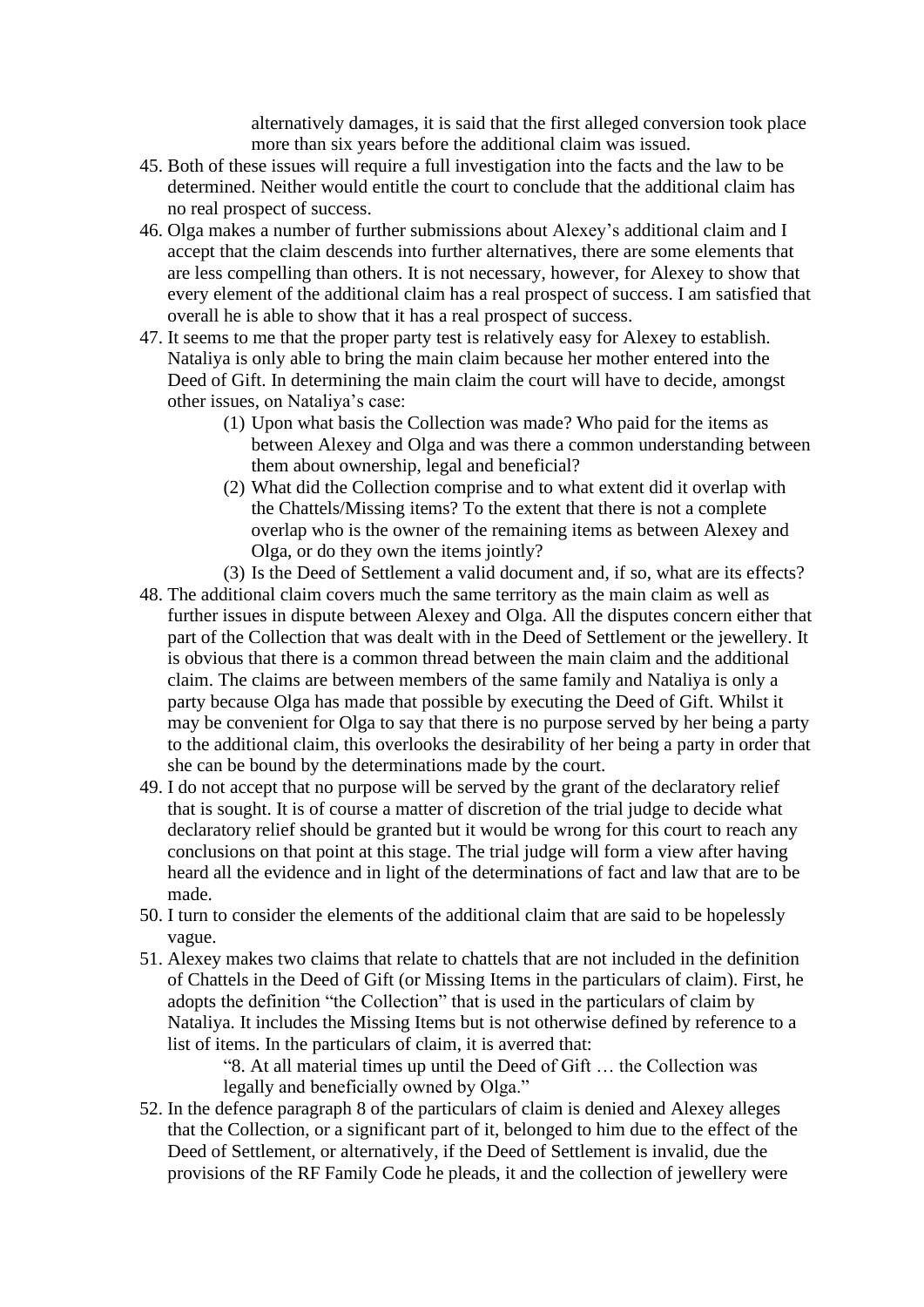jointly owned. He also relies in the alternative on the common intention constructive trust or a resulting trust. The essential point is that the case Alexey is making is in direct response to the case made by Nataliya and adopts the definition she uses. Mr Emmett is correct to point out that it is not part of the court's function to provide an audit of chattels and there is no claim for an account made by Alexey.

- 53. A similar point can be made about Alexey's claim in relation to the jewellery.
- 54. I am not persuaded that what may be a deficiency in the relief that is sought in Alexey's claim can be elevated to a basis for saying that it has no real prospect of success. It is easily resolved by a minor amendment to add a claim for an account. The court is familiar with an investigation into the identity of assets acquired and held by a party in the context of business disputes. The difference between such a claim and this one is slight.
- 55. I am satisfied that Olga is a proper party to the additional claim. Stepping back from the detail, that conclusion is unsurprising. Olga is a proper party to litigation brought by her daughter against Olga's former husband concerning assets that were largely acquired during their marriage in circumstances in which, as a minimum, Olga has facilitated the claim being made.
- 56. It is not essential for me to decide whether Olga is a "necessary" party to that claim.

#### **Forum**

- 57. I start by considering the judgment of the Deputy Judge who dismissed Alexey's application for an anti-suit injunction. For the reasons I have already given, I reject the notion that it is abusive for Alexey to maintain that England is clearly or distinctly the correct forum for the issues raised in the additional claim to be litigated. It is right however to have regard to the views formed by the Deputy Judge on that subject because they are capable of shedding light (I put it no higher than that) upon the circumstances present at the date when Deputy Master Lloyd made his decision and, in any event, it is appropriate to do so as a matter of judicial comity.
- 58. Clearly, the hearing before the Deputy Judge concerned very different circumstances. Olga issued the Presnenskiy Proceedings after service upon her of the additional claim but before applying to set aside Deputy Master Lloyd's order. The Deputy Judge considered that the determination he had to make involved Alexey satisfying him on two points, one of which concerned forum. This can be seen from paragraphs [27]- [28] of the judgment:

"27. There are two crucial questions which in my judgment must be answered by Mr Golubovich in order for him to succeed on his application. The first is whether England is the "natural forum" for the determination of the matters raised in the Presnenskiy Declaration Proceedings; the second is whether the prosecution of those proceedings in parallel is something that this court should act to prevent.

28. I pose the first question because it seems to me that embarking upon The enquiry as to whether the Presnenskiy Declaration Proceedings are vexatious or an interference, ultimately leads to the same point: should Ms Mirimskaya be restrained from proceeding in Moscow because England is the proper and natural forum for the determination of the matters in issue?" [emphasis added]

59. The scope of the issue about forum can be seen from paragraph [27]. It concerned whether England is the natural forum for the determination of the matters raised in the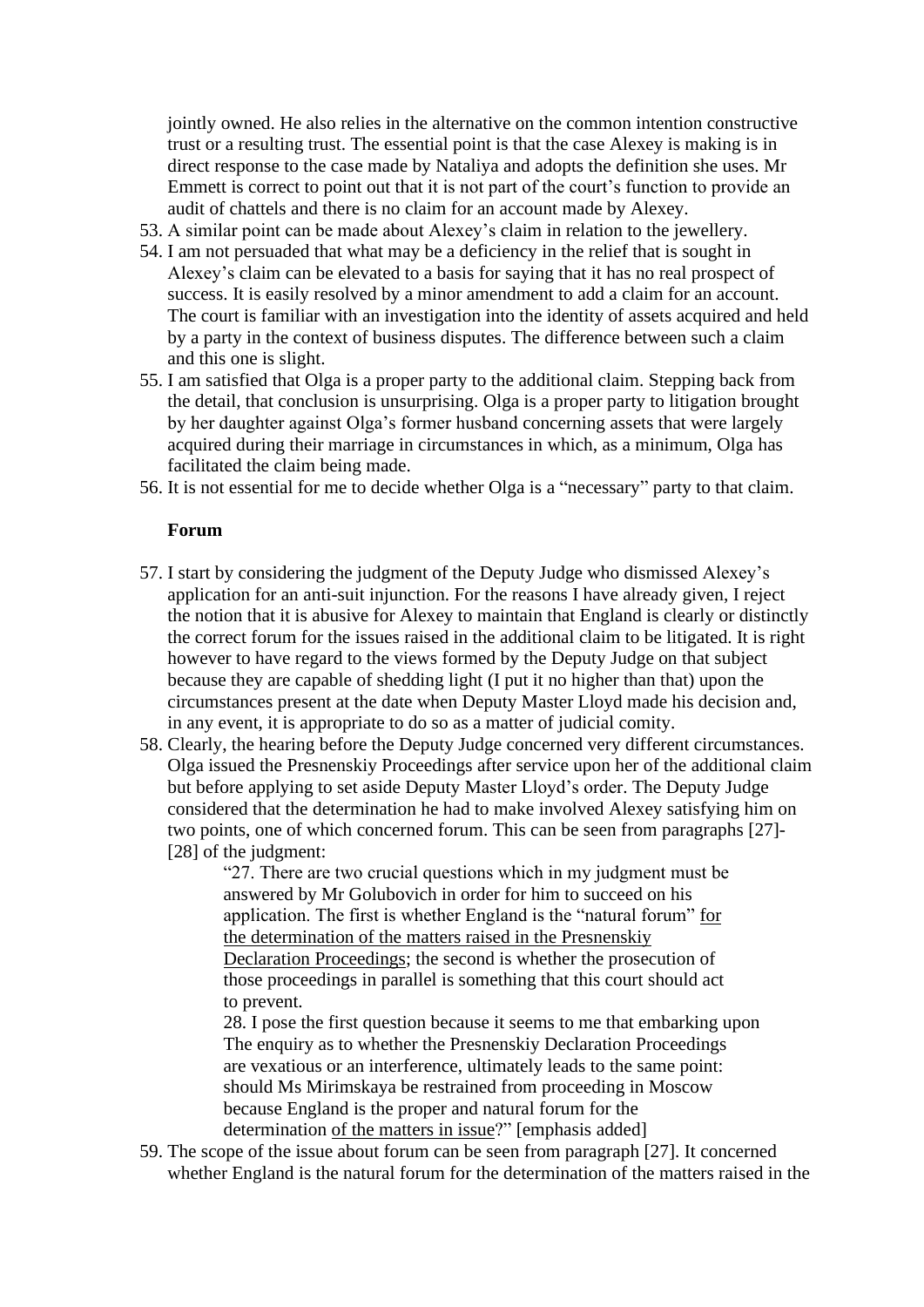Presnenskiy Proceedings, not whether England is the natural forum for determination of the issues in the additional claim. Where the Deputy Judge refers to the "matters in issue" in paragraph [28] he is clearly referring to the Presnenskiy Proceedings. Those proceedings only concerned whether Olga had signed the Deed of Settlement and its validity. They do not concern any of the other issues that are included in the main claim and the additional claim. For example, the Presnenskiy Proceedings do not concern issues that are consequential upon a finding of validity or invalidity.

- 60. The Deputy Judge had the narrow scope of the Presnenskiy Proceedings in mind as can be seen from paragraphs [36]-[37] of his judgment. Later remarks in his judgment about the appropriate forum must be read in light of the way he framed the question of forum he had to decide.
- 61. The determining factor about forum the Deputy Judge had in mind can be seen from paragraph [29] of his judgment:

"29. The dispute which Ms Mirimskaya seeks to have resolved in Russia relates to a matter which, as Mr Emmet points out, has already involved the Russian Courts and legal system for many years. To see the matter determined in England will involve moving one aspect of the divorce litigation from the forum which has had the conduct of all the relevant matrimonial litigation hitherto. In effect it would be the English Court and not the Russian that would be resolving questions of ownership of matrimonial assets."

- 62. It is right to note that the Deputy Judge expressed some scepticism about the grant of permission to serve the additional claim out of the jurisdiction. At paragraph [31] he suggested that Deputy Master Lloyd may not have had the benefit of the materials that were available at the hearing of Alexey's application for an anti-suit injunction. However, the Deputy Judge does not say that the Deputy Master Lloyd's order was wrongly made and, in any event, it was not relevant for him to consider whether subsequent material could be deployed on an application by Olga to set aside the order.
- 63. In summary:
	- (1) The decision of the Deputy Judge did not determine the same issue of forum that is before me. Olga's application to set aside Deputy Master Lloyd's order had not been made when the application for an anti-suit injunction was considered.
	- (2) The issue about forum before the Deputy Judge was narrower than the issue before this court.
- 64. I do not consider that the decision of the Deputy Judge and the reasons for it shed any light on the circumstances at the date Deputy Master Lloyd made his order.
- 65. I have already determined that Olga is a proper party to the additional claim and that on the view expressed by Cooke J in *Credit Agricole Indosuez v Unicof* "virtually concludes" the issue of forum. It is significant that Nataliya with the assistance of Olga has brought the main claim in England. Although she resides at 28 Upper Mall, she also resides in Russia. He parents are both resident in Russia. Olga and Nataliya entered into the Deed of Gift and agreed that it would be subject to English law. Nataliya subsequently issued the main claim in England concerning chattels that are partly held in other jurisdictions. Nevertheless, Alexey has accepted the jurisdiction of the English Court. Having determined that Olga is a proper party to the additional claim it would be odd for the court to conclude that England is not obviously the proper forum for the additional claim given the choice of jurisdiction Nataliya, with Olga's support, has made.